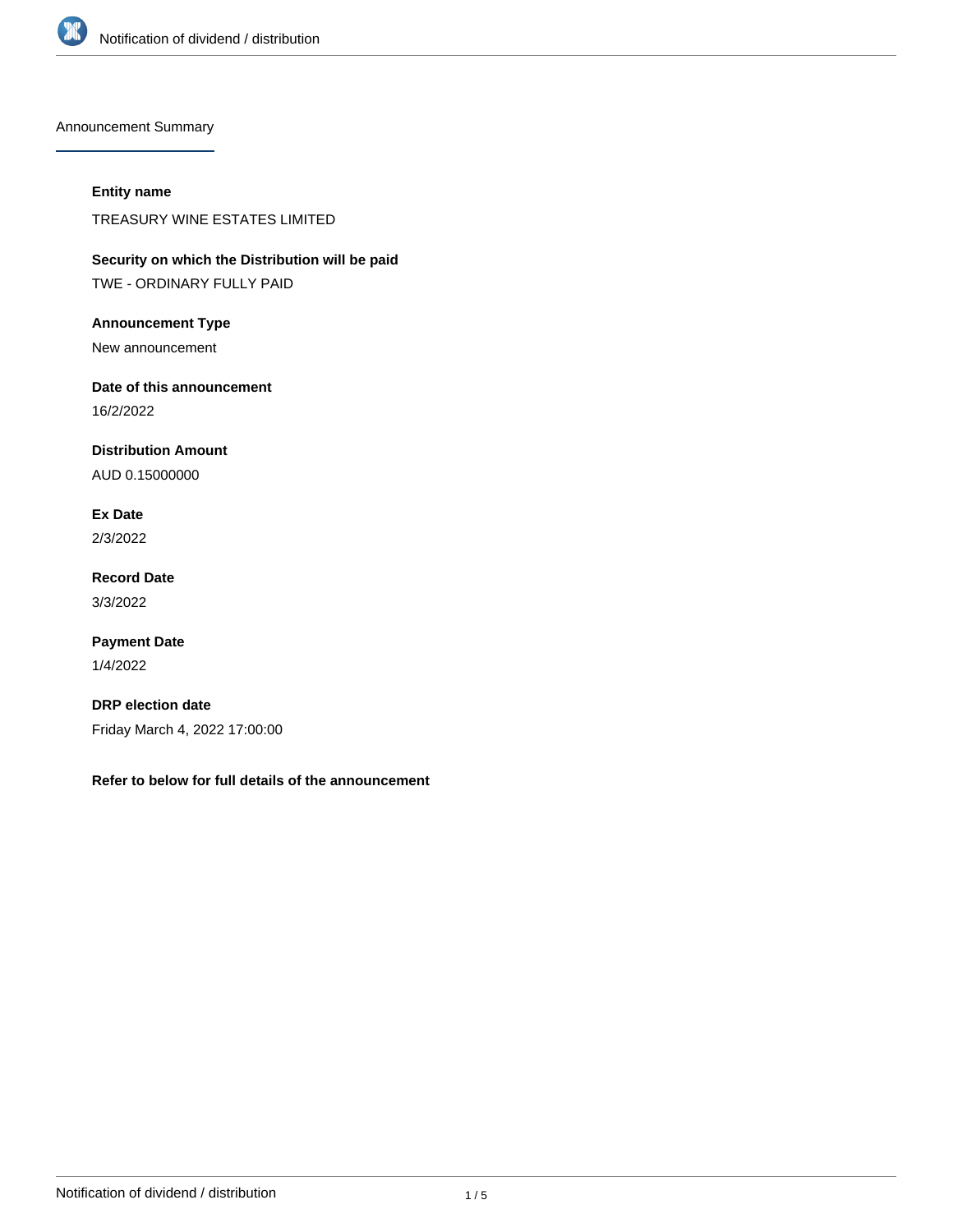

Announcement Details

Part 1 - Entity and announcement details

#### **1.1 Name of +Entity**

TREASURY WINE ESTATES LIMITED

**1.2 Registered Number Type** ABN

**Registration Number**

24004373862

**1.3 ASX issuer code** TWE

#### **1.4 The announcement is** New announcement

**1.5 Date of this announcement** 16/2/2022

**1.6 ASX +Security Code** TWE

**ASX +Security Description** ORDINARY FULLY PAID

Part 2A - All dividends/distributions basic details

**2A.1 Type of dividend/distribution C** Ordinary

**2A.2 The Dividend/distribution:**

relates to a period of six months

# **2A.3 The dividend/distribution relates to the financial reporting or payment period ending ended/ending (date)**

31/12/2021

**2A.4 +Record Date**

3/3/2022

**2A.5 Ex Date** 2/3/2022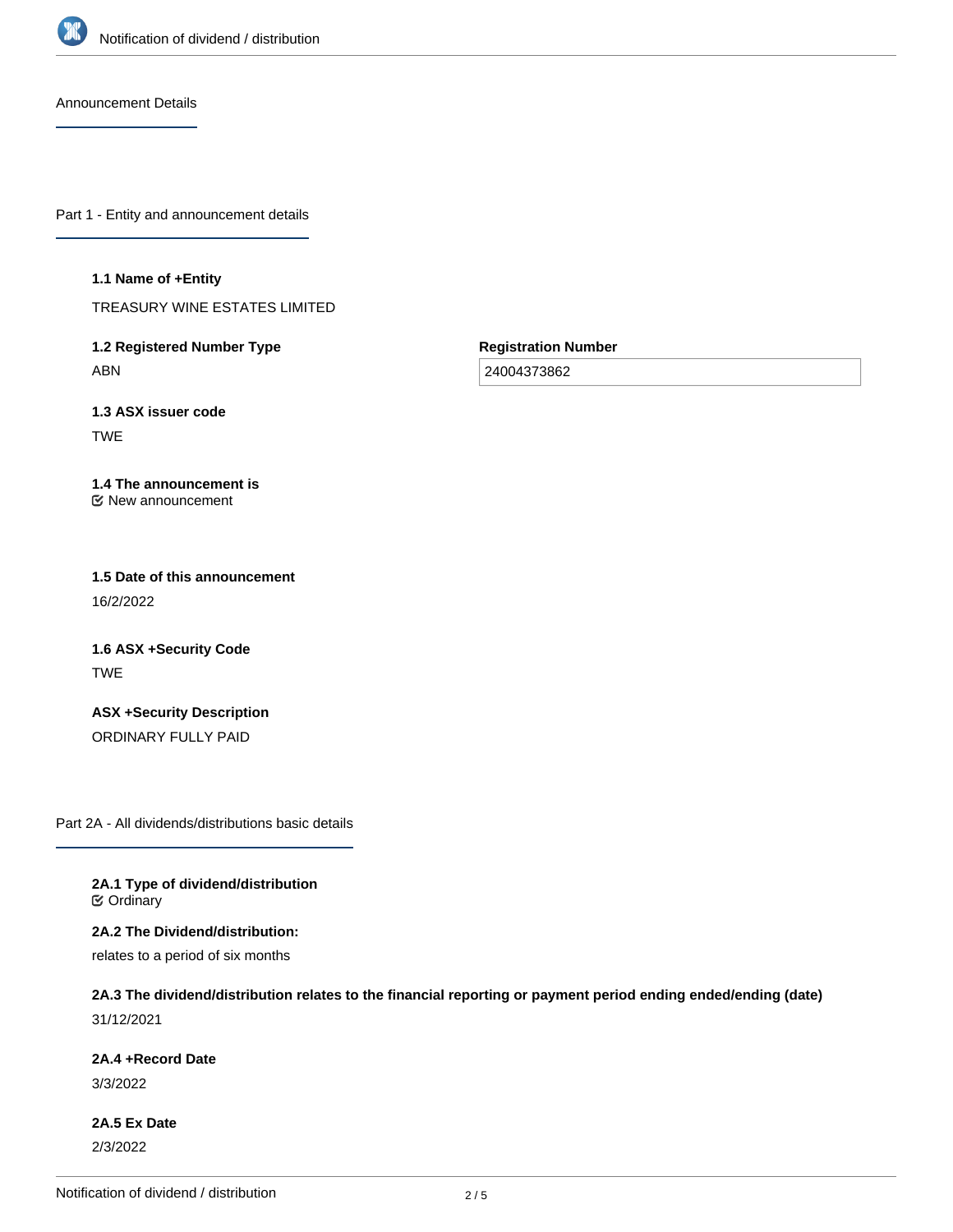## **2A.6 Payment Date**

1/4/2022

**2A.7 Are any of the below approvals required for the dividend/distribution before business day 0 of the timetable?**

- **•** Security holder approval
- **Court approval**
- **Lodgement of court order with +ASIC**
- **ACCC approval**
- **FIRB approval**
- **Another approval/condition external to the entity required before business day 0 of the timetable for the dividend/distribution.**

No

**2A.8 Currency in which the dividend/distribution is made ("primary currency")**

AUD - Australian Dollar

| 2A.9 Total dividend/distribution payment amount per |  |
|-----------------------------------------------------|--|
| +security (in primary currency) for all             |  |
| dividends/distributions notified in this form       |  |

AUD 0.15000000

**2A.10 Does the entity have arrangements relating to the currency in which the dividend/distribution is paid to securityholders that it wishes to disclose to the market?** No

#### **2A.11 Does the entity have a securities plan for dividends/distributions on this +security?** We have a Dividend/Distribution Reinvestment Plan (DRP)

#### **2A.11a If the +entity has a DRP, is the DRP applicable to this dividend/distribution?** Yes

**2A.11a(i) DRP Status in respect of this dividend/distribution** Full DRP

#### **2A.12 Does the +entity have tax component information apart from franking?** No

Part 3A - Ordinary dividend/distribution

| 3A.1 Is the ordinary dividend/distribution estimated at<br>this time?<br>় No | 3A.1a Ordinary dividend/distribution estimated amount<br>per +security<br>AUD |
|-------------------------------------------------------------------------------|-------------------------------------------------------------------------------|
| 3A.1b Ordinary Dividend/distribution amount per<br>security                   |                                                                               |
| AUD 0.15000000                                                                |                                                                               |
| 3A.2 Is the ordinary dividend/distribution franked?<br>$\alpha$ Yes           | 3A.2a Is the ordinary dividend/distribution fully franked?<br>$\alpha$ Yes    |
|                                                                               |                                                                               |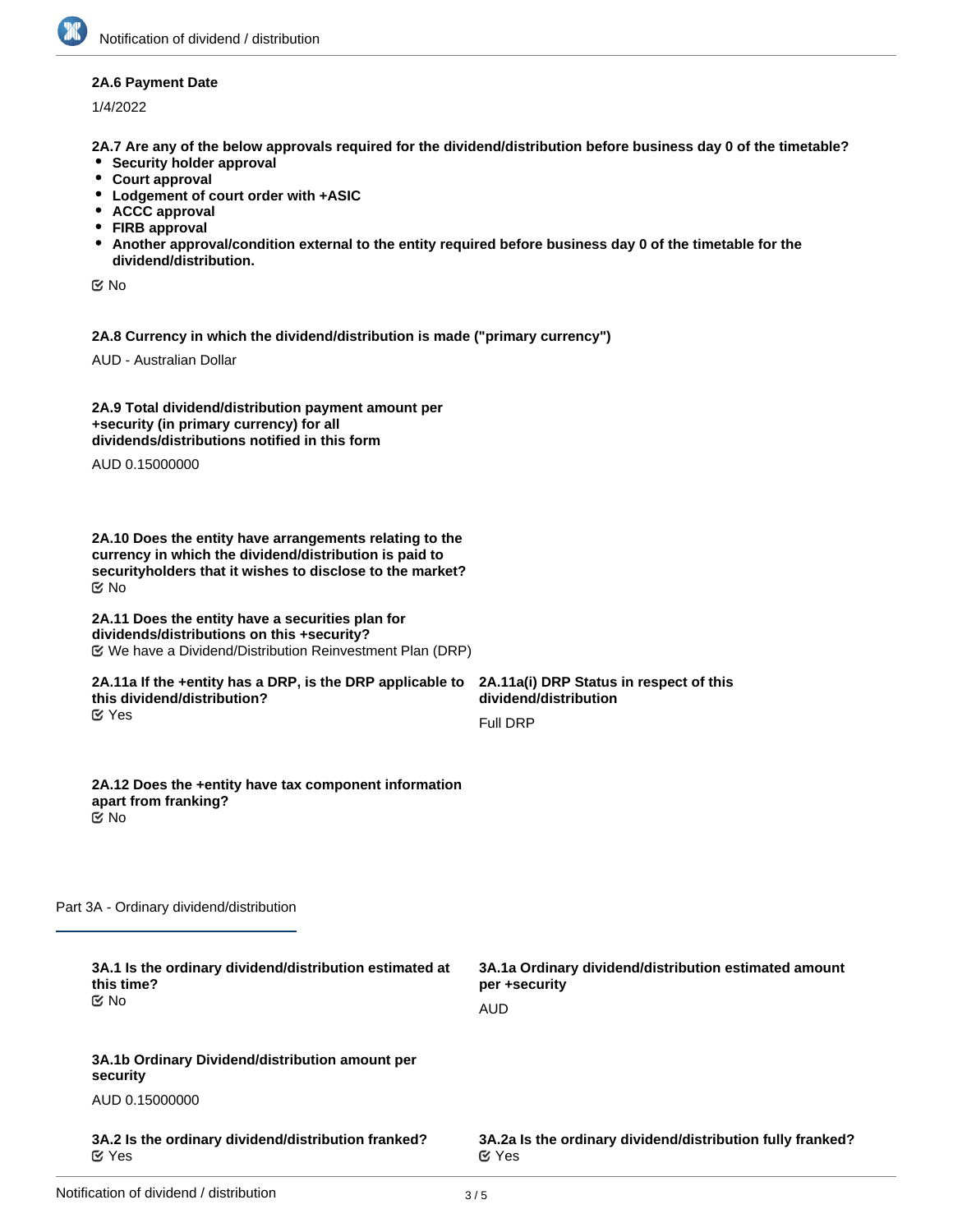$\overline{\phantom{0}}$ 

| 3A.3 Percentage of ordinary dividend/distribution that is 3A.3a Applicable corporate tax rate for franking credit<br>franked                                                                                                                                                                 | $(\%)$                                                           |  |
|----------------------------------------------------------------------------------------------------------------------------------------------------------------------------------------------------------------------------------------------------------------------------------------------|------------------------------------------------------------------|--|
| 100.0000 %                                                                                                                                                                                                                                                                                   | 30.0000 %                                                        |  |
| 3A.4 Ordinary dividend/distribution franked amount per<br>+security                                                                                                                                                                                                                          | 3A.5 Percentage amount of dividend which is unfranked<br>0.0000% |  |
| AUD 0.15000000                                                                                                                                                                                                                                                                               |                                                                  |  |
| 3A.6 Ordinary dividend/distribution unfranked amount<br>per +security excluding conduit foreign income amount                                                                                                                                                                                |                                                                  |  |
| AUD 0.00000000                                                                                                                                                                                                                                                                               |                                                                  |  |
| 3A.7 Ordinary dividend/distribution conduit foreign<br>income amount per security                                                                                                                                                                                                            |                                                                  |  |
| AUD 0.00000000                                                                                                                                                                                                                                                                               |                                                                  |  |
|                                                                                                                                                                                                                                                                                              |                                                                  |  |
| Part 4A - +Dividend reinvestment plan (DRP)                                                                                                                                                                                                                                                  |                                                                  |  |
| 4A.1 What is the default option if +security holders do not indicate whether they want to participate in the DRP?                                                                                                                                                                            |                                                                  |  |
| 4A.2 Last date and time for lodgement of election<br>notices to share registry under DRP                                                                                                                                                                                                     | 4A.3 DRP discount rate<br>0.0000 %                               |  |
| Friday March 4, 2022 17:00:00                                                                                                                                                                                                                                                                |                                                                  |  |
| 4A.4 Period of calculation of reinvestment price                                                                                                                                                                                                                                             |                                                                  |  |
| <b>Start Date</b>                                                                                                                                                                                                                                                                            | <b>End Date</b>                                                  |  |
| 7/3/2022                                                                                                                                                                                                                                                                                     | 18/3/2022                                                        |  |
| 4A.5 DRP price calculation methodology                                                                                                                                                                                                                                                       |                                                                  |  |
| The arithmetic average of the daily volume weighted average price of all shares traded on the ASX trading platform, or<br>any other trading platform of an Australian financial market, during the period of ten trading days commencing on the<br>second trading day after the Record Date. |                                                                  |  |
| 4A.6 DRP Price (including any discount):                                                                                                                                                                                                                                                     | 4A.7 DRP +securities +issue date                                 |  |
| <b>AUD</b>                                                                                                                                                                                                                                                                                   | 1/4/2022                                                         |  |
| 4A.8 Will DRP + securities be a new issue?<br><b>Mo</b>                                                                                                                                                                                                                                      |                                                                  |  |
| 4A.9 Is there a minimum dollar amount or number of +securities required for DRP participation?<br><b>M</b> Yes                                                                                                                                                                               |                                                                  |  |
| 4A.9a Minimum number of +securities required for DRP<br>participation                                                                                                                                                                                                                        | 4A.9b Minimum amount for DRP participation<br><b>AUD</b>         |  |
| 500                                                                                                                                                                                                                                                                                          |                                                                  |  |
| 4A.10 Is there a maximum dollar amount or number of +securities required for DRP participation?<br>ଙ No                                                                                                                                                                                      |                                                                  |  |

**4A.11 Are there any other conditions applying to DRP participation?**